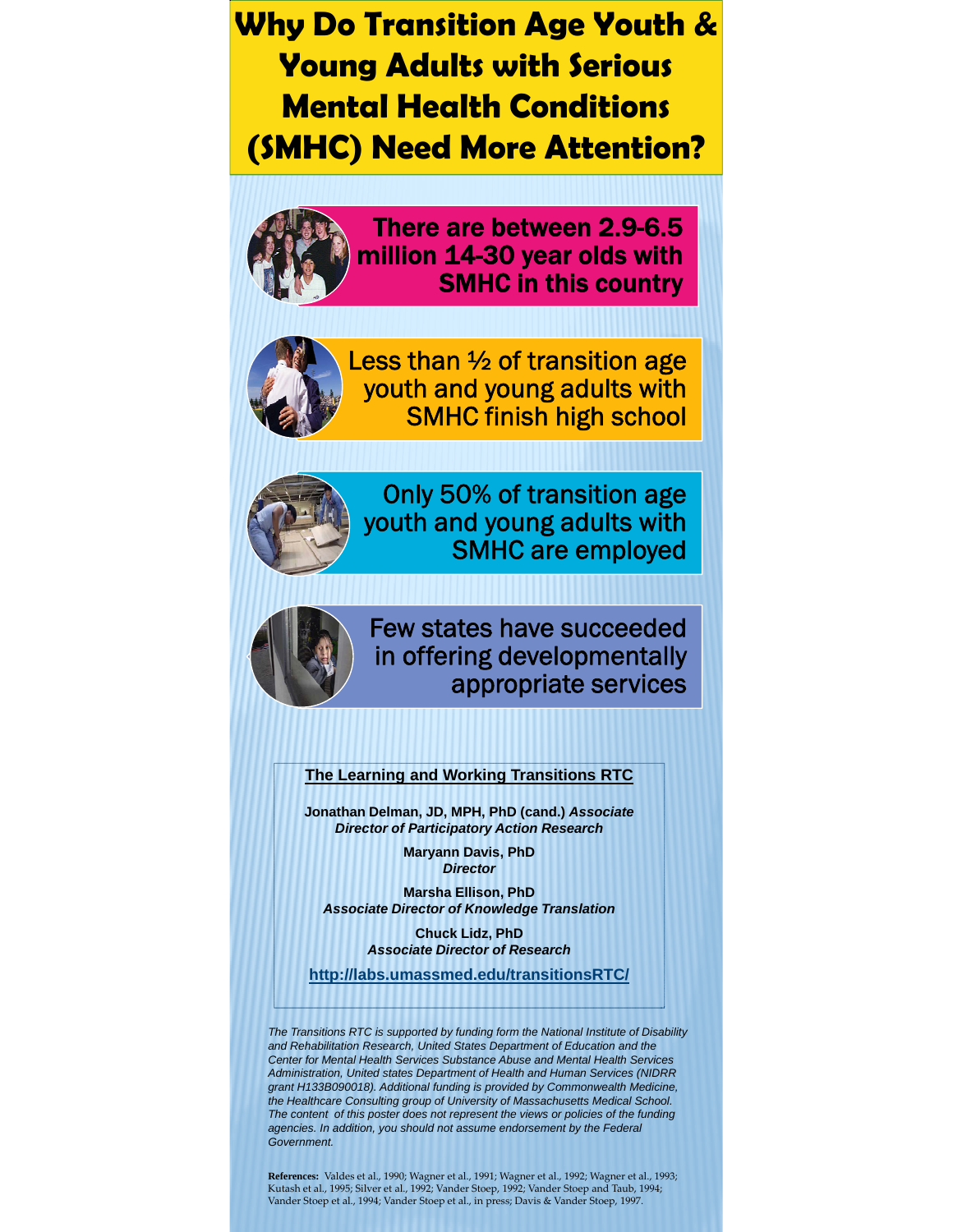# **The Future of the Consumer Movement: Young Adults**

## Mentoring

**•Navigate the System •How to Get Heard •Getting & Holding a Job •Advocacy •Setting an Example •Being a Role Model for Recovery**

### Adults & Young Adults: Getting to Know Each **Other**

•**Differences in Lived Experiences •Using Technology •Sharing the Voices of Your Time**

### Young Adult Voice: Making it Real

**•Advocacy • Education & Training • Involvement in all Stages of Research, Policy and Planning •Peer‐Run Programs • Peer Support**

VOICES 4 HOPE



## Transitions RTC®

Gathering the Voice of Young People Across the Nation

Visit us online: http://labs.umassmed.edu/transitionsRTC/

For young adults: http://voices4hope.wikispaces.com/